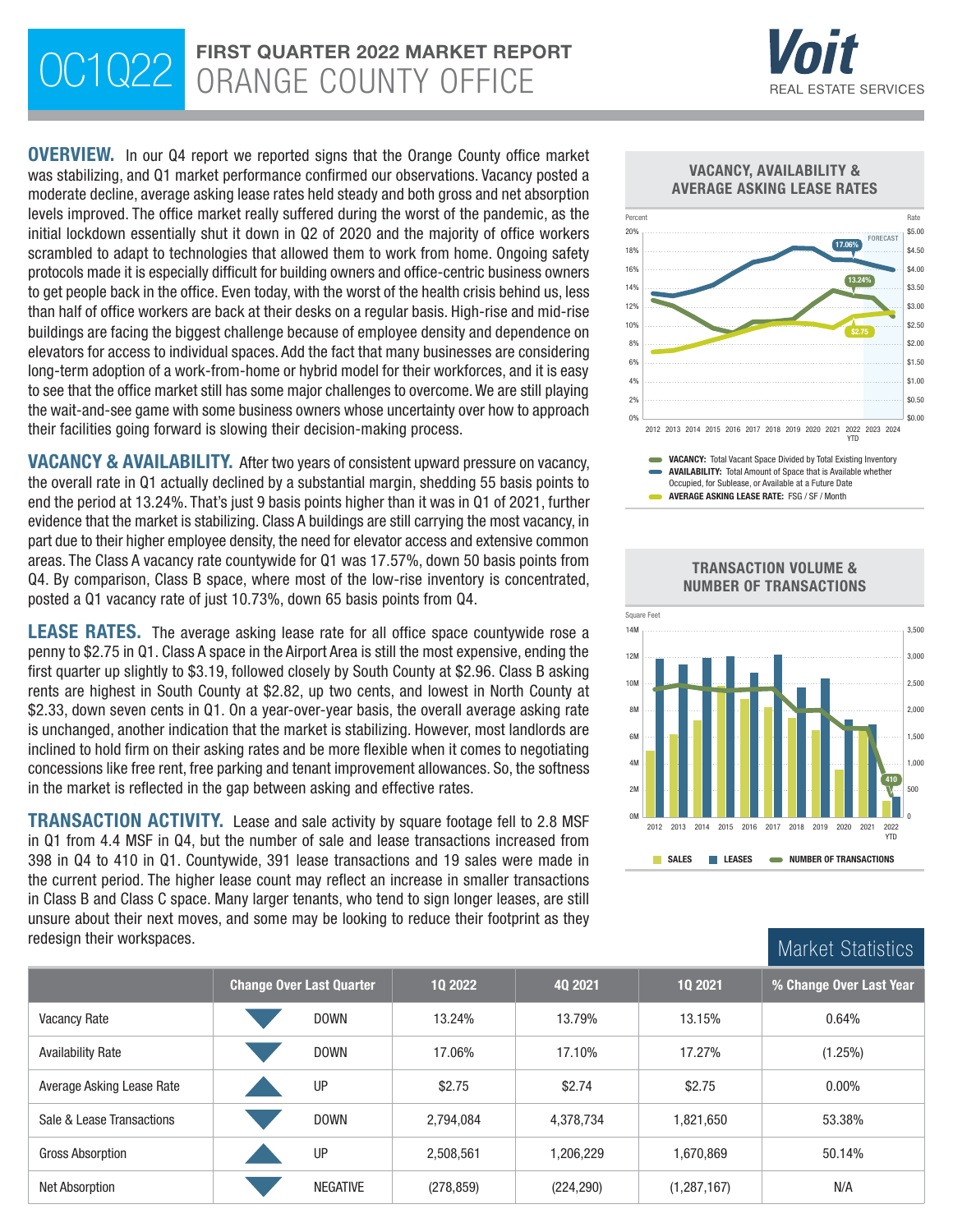# OC1Q22 OFFICE

ABSORPTION. Net absorption was still negative in Q1, as was expected, but the net loss in occupied space was moderate, rising just 54,569 SF to 278,859. That represents a significant improvement over the loss in Q1 of 2021, which totaled 1,287,167 SF, at a time when the full effects of pandemic lockdowns were still being felt. Irvine Spectrum, with its higher concentration of low-rise buildings, outperformed the rest of the county with a 374,367 net gain in occupied space.

CONSTRUCTION. Construction activity remains light, which eases upward pressure on vacancy. The construction queue is currently confined to just three projects, The Press in Costa Mesa along with Spectrum Terrace and Innovation Office Park in Irvine Spectrum. Low construction levels give the market a chance to get back into balance after being hit hard by the pandemic lockdowns. Currently, just over 993,161 SF is in the construction queue with another 986,408 in the planning stages.

EMPLOYMENT. The unemployment rate in Orange County was 3.7% in February 2022, down from a revised 4.2% in January 2022, and below the year-ago estimate of 7.4%. The bulk of the increase was in two sectors: Professional and Business Services (up 3,000 jobs), and Educational and Health Services (up 2,800 jobs).



## Forecast

The office market has been in distress for two years, but the pandemic seems to be mostly in the rearview mirror with regard to planning decisions. Workplace design will be shaped by the degree to which businesses integrate work-from-home and hybrid work schedules. We are seeing normal redefined, and the pandemic's lasting effect will be less about public health than how workforces are deployed. Employees have adapted to the changes that were forced upon them and many of them have embraced those changes and choose to work where they can have the freedom and flexibility that supports their shift in personal priorities.

The new wild card in terms of the overall economy is the rise of inflation to levels not seen in over 40 years. At first thought to be transitory, the Fed held off on changing its monetary stance, but inflation has persisted, rising to 7.9% in February. That prompted the Federal Open Market Committee to end its bond-buying program and raise the Fed Funds Rate for the first time in four years. Additional rate hikes are expected throughout the year. Just how much the higher cost of capital will impact facilities decisions is still an unknown, but it is likely to be on every decision-maker's radar before making long-term lease commitments.

| <b>Sales</b>                   |                        |              |                    |                         |                                     |                                      |
|--------------------------------|------------------------|--------------|--------------------|-------------------------|-------------------------------------|--------------------------------------|
| <b>Property Address</b>        | <b>Submarket</b>       | <b>Class</b> | <b>Square Feet</b> | <b>Sale Price</b>       | <b>Buyer</b>                        | <b>Seller</b>                        |
| 500-600 Main St.               | Orange                 | A            | 420,267            | \$97,200,000            | <b>Lincoln Property Company</b>     | <b>UBS Wealth Management</b>         |
| 25500-25550 Commercentre Dr.   | Lake Forest            | B            | 321,381            | \$96,000,000            | Prologis, Inc.                      | Drawbridge Realty                    |
| 10540 Talbert Ave.             | <b>Fountain Valley</b> | B            | 111,986            | \$26,450,000            | KG Dongbu USA Inc.                  | <b>Swift Real Estate Partners</b>    |
| 2125 E Katella Ave.            | Anaheim                | A            | 106,068            | \$31,500,000            | Kingsbarn Realty Capital            | <b>Pendulum Property Partners</b>    |
| 14351 Myford Rd.               | Tustin                 | B            | 89,888             | \$19,288,500            | Panattoni Development Company, Inc. | <b>Orange County Research Center</b> |
| Leases                         |                        |              |                    |                         |                                     |                                      |
| <b>Property Address</b>        | <b>Submarket</b>       | <b>Class</b> | <b>Square Feet</b> | <b>Transaction Date</b> | Tenant                              | <b>Owner</b>                         |
|                                |                        |              |                    |                         |                                     |                                      |
| 1600 S. Douglass Rd. - Renewal | Anaheim                | B            | 127,750            | Mar-2022                | Carrington Mortgage Services LLC    | <b>MultiEmployer Property Trust</b>  |
| 15545 Sand Canyon Ave.         | Irvine Spectrum        | A            | 53,980             | Jan-2022                | Cap Diagnostics                     | The Irvine Company                   |
| 2030 Main St. - Renewal        | Irvine                 | Α            | 45,590             | Jan-2022                | <b>Wells Fargo Dealer Services</b>  | Third Avenue Investment              |
| 3100-3150 Bristol St.          | Costa Mesa             | A            | 39,650             | Jan-2022                | 5.11 lnc.                           | Blackstone Inc.                      |
| 3200 Bristol St. - Renewal     | Costa Mesa             | Α            | 31,807             | Feb-2022                | Team Garage LLC                     | The Irvine Company                   |

# Significant Transaction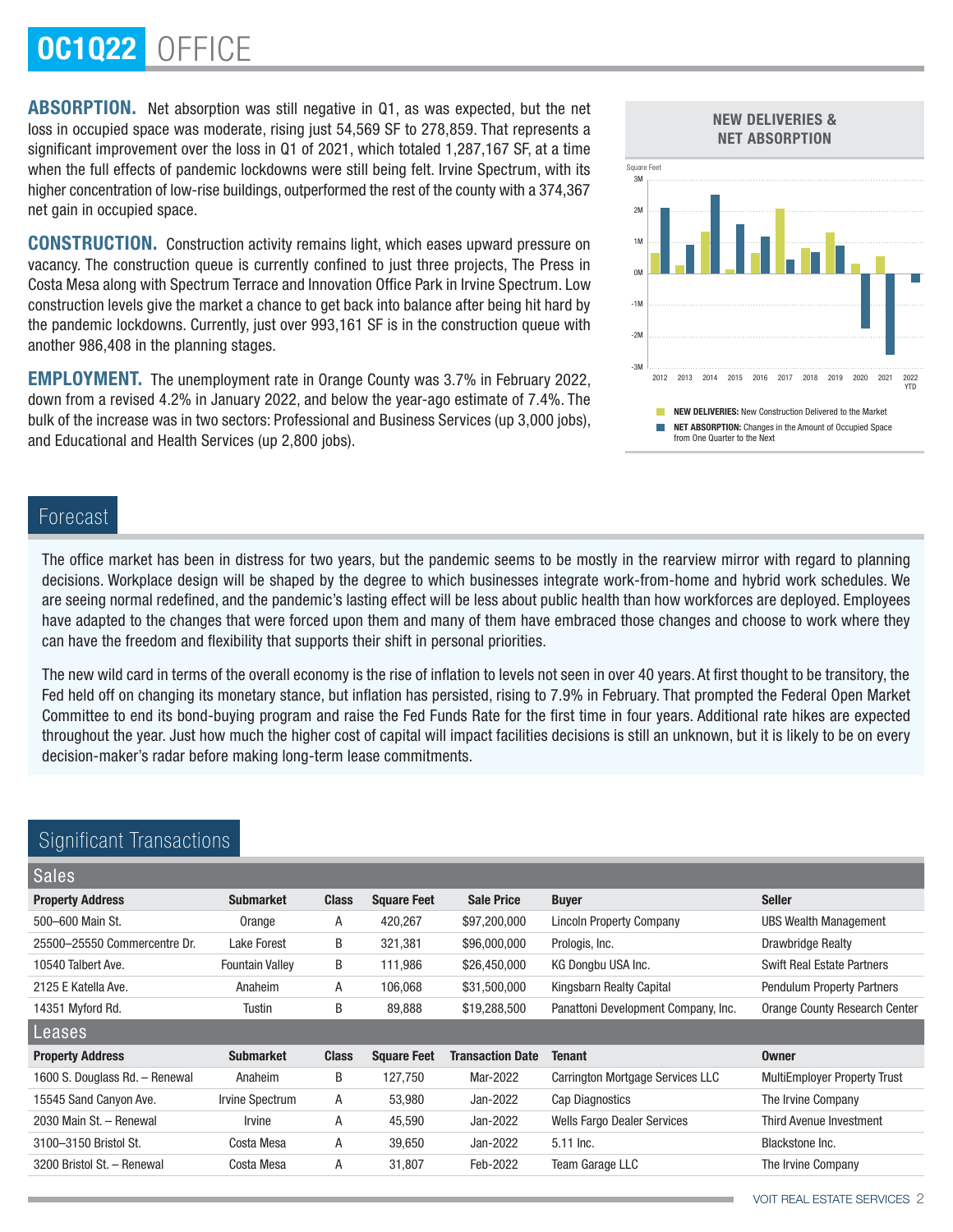# OC1Q22 OFFICE

| <b>Number</b><br><b>Net</b><br>Square<br><b>Square</b><br><b>Vacancy</b><br><b>Square</b><br><b>Availability</b><br>Average<br>Net<br><b>Net</b><br>Gross<br><b>Square</b><br>Rentable<br>Feet<br>Rate<br>Feet<br>Rate<br><b>Absorption</b><br><b>Absorption</b><br>of<br>Feet<br>Feet<br><b>Asking</b><br><b>Absorption</b><br><b>Bldgs.</b><br>U/C<br>102022<br><b>Available</b><br>102022<br>102022<br>2022<br>102022<br><b>Square Feet</b><br><b>Planned</b><br>Vacant<br><b>Lease Rate</b><br><b>Airport Area</b><br>Costa Mesa<br>70<br>7,267,585<br>449,206<br>0<br>1,215,156<br>16.72%<br>1.629.399<br>22.42%<br>\$3.17<br>88,781<br>88,781<br>176,087<br>261<br>25,034,691<br>521,408<br>16.85%<br>5,545,420<br>22.15%<br>\$2.84<br>914,551<br>$\bf{0}$<br>4,217,675<br>(35, 344)<br>(35, 344)<br>Irvine<br>12.52%<br>121<br>9,974,901<br>$\bf{0}$<br>0<br>1,248,947<br>1,564,604<br>15.69%<br>\$3.05<br>(152, 464)<br>(152, 464)<br>108,511<br>Newport Beach<br>15<br>$\pmb{0}$<br>22.70%<br>Santa Ana<br>2,486,772<br>0<br>564,513<br>668,367<br>26.88%<br>\$2.75<br>(78, 851)<br>1,106<br>(78, 851)<br>$\overline{4}$<br>418,585<br>$\mathbf{0}$<br>0<br>273,121<br>65.25%<br>Tustin<br>193,312<br>46.18%<br>\$4.41<br>(69, 301)<br>(69, 301)<br>6,834<br>471<br>45,182,534<br>449,206<br>16.64%<br>21.25%<br>\$2.93<br>Airport Area Total<br>521,408<br>7,519,412<br>9,601,102<br>(247, 179)<br>(247, 179)<br>1,207,089<br>Central County<br>21<br>1,947,835<br>$\bf{0}$<br>0<br>338,130<br>17.36%<br>431,722<br>22.16%<br>\$2.42<br>(39, 899)<br>43,576<br>Anaheim<br>(39, 899)<br>77<br>0<br>0<br>13.20%<br>\$2.65<br>7,031,759<br>928,034<br>1,540,485<br>21.91%<br>50,168<br>110,320<br>Orange<br>50,168<br>164<br>12,219,360<br>0<br>0<br>1,784,390<br>14.60%<br>2,066,663<br>16.91%<br>\$2.45<br>(203, 164)<br>(203, 164)<br>66,470<br>Santa Ana<br>Tustin<br>43<br>2,375,262<br>$\bf{0}$<br>$\bf{0}$<br>158,094<br>6.66%<br>246,921<br>10.40%<br>\$2.35<br>(3,717)<br>94,979<br>(3,717)<br>$\pmb{0}$<br><b>Central County Total</b><br>305<br>23,574,216<br>$\overline{0}$<br>3,208,648<br>13.61%<br>4,285,791<br>18.18%<br>\$2.49<br>(196, 612)<br>(196, 612)<br>315,345<br>North County<br>0<br>6.83%<br>7.67%<br>\$2.12<br>Anaheim Hills<br>80<br>6,359,976<br>$\bf{0}$<br>434,595<br>488,102<br>(59, 693)<br>(59, 693)<br>41,601<br>40<br>3,925,482<br>0<br>0<br>363,163<br>9.25%<br>531,819<br>13.55%<br>\$2.58<br>(114, 333)<br>52,437<br>Brea<br>(114, 333)<br>16<br>9,753<br>1.08%<br>1,048,740<br>$\Omega$<br>0<br>0.93%<br>11,306<br>\$2.13<br>11,020<br>11,020<br>11,020<br><b>Buena Park</b><br>29<br>0<br>142,223<br>7.38%<br>\$2.78<br>Fullerton<br>2,329,741<br>0<br>6.10%<br>171,865<br>(8, 519)<br>25,677<br>(8, 519)<br>5<br>0<br>0<br>1,448<br>0.75%<br>916<br>0.47%<br>4,868<br>La Habra<br>193,849<br>\$1.89<br>4,868<br>5,400<br>10<br>70,305<br>3,175<br>La Palma<br>720,556<br>$\bf{0}$<br>0<br>9.76%<br>136,978<br>19.01%<br>\$1.92<br>3,175<br>5,988<br>8<br>267,581<br>$\Omega$<br>0<br>33,696<br>12.59%<br>49,754<br>18.59%<br>\$2.24<br>(665)<br>(665)<br>11,905<br>Placentia<br>$\overline{5}$<br>289,383<br>0<br>0<br>3,992<br>\$2.24<br>0<br>Yorba Linda<br>1.38%<br>18,553<br>6.41%<br>$\bf{0}$<br>$\bf{0}$<br>193<br>$\Omega$<br>$\mathbf{0}$<br>1,059,175<br>7.00%<br>9.31%<br>\$2.37<br>154,028<br>North County Total<br>15,135,308<br>1,409,293<br>(164, 147)<br>(164, 147)<br><b>South County</b><br>Aliso Viejo<br>45<br>3,371,202<br>$\mathbf{0}$<br>0<br>713,268<br>21.16%<br>974,870<br>28.92%<br>\$2.63<br>(26, 890)<br>(26, 890)<br>37,242<br>$\overline{4}$<br>$\mathbf{0}$<br>0<br>0.00%<br>$\mathbf 0$<br>0.00%<br>\$0.00<br>$\overline{0}$<br>Dana Point<br>157,073<br>0<br>$\bf{0}$<br>$\bf{0}$<br>9<br>0<br>71,913<br>9.78%<br>22,818<br><b>Foothill Ranch</b><br>735,061<br>$\Omega$<br>107,194<br>14.58%<br>\$3.25<br>15,246<br>15,246<br>180<br>14,087,001<br>543,955<br>$\mathbf 0$<br>1,500,565<br>10.65%<br>1,843,357<br>13.09%<br>\$2.97<br>374,367<br>374,367<br>535,413<br>Irvine Spectrum<br>0<br>7.99%<br>Laguna Beach<br>6<br>194,004<br>$\Omega$<br>15,495<br>25,468<br>13.13%<br>\$2.72<br>(2, 452)<br>(2, 452)<br>1,000<br>Laguna Hills<br>33<br>1,828,152<br>0<br>465,000<br>294,257<br>16.10%<br>379,616<br>20.77%<br>\$2.81<br>5,497<br>5,497<br>51,332 | Gross<br><b>Absorption</b><br>2022<br>176,087<br>914,551<br>108,511<br>1,106<br>6,834<br>1,207,089<br>43,576<br>110,320<br>66,470<br>94,979<br>315,345<br>41,601<br>52,437<br>11,020<br>25,677<br>5,400<br>5,988<br>11,905<br>$\mathbf{0}$<br>154,028 |
|-------------------------------------------------------------------------------------------------------------------------------------------------------------------------------------------------------------------------------------------------------------------------------------------------------------------------------------------------------------------------------------------------------------------------------------------------------------------------------------------------------------------------------------------------------------------------------------------------------------------------------------------------------------------------------------------------------------------------------------------------------------------------------------------------------------------------------------------------------------------------------------------------------------------------------------------------------------------------------------------------------------------------------------------------------------------------------------------------------------------------------------------------------------------------------------------------------------------------------------------------------------------------------------------------------------------------------------------------------------------------------------------------------------------------------------------------------------------------------------------------------------------------------------------------------------------------------------------------------------------------------------------------------------------------------------------------------------------------------------------------------------------------------------------------------------------------------------------------------------------------------------------------------------------------------------------------------------------------------------------------------------------------------------------------------------------------------------------------------------------------------------------------------------------------------------------------------------------------------------------------------------------------------------------------------------------------------------------------------------------------------------------------------------------------------------------------------------------------------------------------------------------------------------------------------------------------------------------------------------------------------------------------------------------------------------------------------------------------------------------------------------------------------------------------------------------------------------------------------------------------------------------------------------------------------------------------------------------------------------------------------------------------------------------------------------------------------------------------------------------------------------------------------------------------------------------------------------------------------------------------------------------------------------------------------------------------------------------------------------------------------------------------------------------------------------------------------------------------------------------------------------------------------------------------------------------------------------------------------------------------------------------------------------------------------------------------------------------------------------------------------------------------------------------------------------------------------------------------------------------------------------------------------------------------------------------------------------------------------------------------------------------------------------------------------------------------------------------------------------------------------------------------------------------------------------------------------------------------------------------------------------------------------------------------------------------------------------------------|-------------------------------------------------------------------------------------------------------------------------------------------------------------------------------------------------------------------------------------------------------|
|                                                                                                                                                                                                                                                                                                                                                                                                                                                                                                                                                                                                                                                                                                                                                                                                                                                                                                                                                                                                                                                                                                                                                                                                                                                                                                                                                                                                                                                                                                                                                                                                                                                                                                                                                                                                                                                                                                                                                                                                                                                                                                                                                                                                                                                                                                                                                                                                                                                                                                                                                                                                                                                                                                                                                                                                                                                                                                                                                                                                                                                                                                                                                                                                                                                                                                                                                                                                                                                                                                                                                                                                                                                                                                                                                                                                                                                                                                                                                                                                                                                                                                                                                                                                                                                                                                                                                 |                                                                                                                                                                                                                                                       |
|                                                                                                                                                                                                                                                                                                                                                                                                                                                                                                                                                                                                                                                                                                                                                                                                                                                                                                                                                                                                                                                                                                                                                                                                                                                                                                                                                                                                                                                                                                                                                                                                                                                                                                                                                                                                                                                                                                                                                                                                                                                                                                                                                                                                                                                                                                                                                                                                                                                                                                                                                                                                                                                                                                                                                                                                                                                                                                                                                                                                                                                                                                                                                                                                                                                                                                                                                                                                                                                                                                                                                                                                                                                                                                                                                                                                                                                                                                                                                                                                                                                                                                                                                                                                                                                                                                                                                 |                                                                                                                                                                                                                                                       |
|                                                                                                                                                                                                                                                                                                                                                                                                                                                                                                                                                                                                                                                                                                                                                                                                                                                                                                                                                                                                                                                                                                                                                                                                                                                                                                                                                                                                                                                                                                                                                                                                                                                                                                                                                                                                                                                                                                                                                                                                                                                                                                                                                                                                                                                                                                                                                                                                                                                                                                                                                                                                                                                                                                                                                                                                                                                                                                                                                                                                                                                                                                                                                                                                                                                                                                                                                                                                                                                                                                                                                                                                                                                                                                                                                                                                                                                                                                                                                                                                                                                                                                                                                                                                                                                                                                                                                 |                                                                                                                                                                                                                                                       |
|                                                                                                                                                                                                                                                                                                                                                                                                                                                                                                                                                                                                                                                                                                                                                                                                                                                                                                                                                                                                                                                                                                                                                                                                                                                                                                                                                                                                                                                                                                                                                                                                                                                                                                                                                                                                                                                                                                                                                                                                                                                                                                                                                                                                                                                                                                                                                                                                                                                                                                                                                                                                                                                                                                                                                                                                                                                                                                                                                                                                                                                                                                                                                                                                                                                                                                                                                                                                                                                                                                                                                                                                                                                                                                                                                                                                                                                                                                                                                                                                                                                                                                                                                                                                                                                                                                                                                 |                                                                                                                                                                                                                                                       |
|                                                                                                                                                                                                                                                                                                                                                                                                                                                                                                                                                                                                                                                                                                                                                                                                                                                                                                                                                                                                                                                                                                                                                                                                                                                                                                                                                                                                                                                                                                                                                                                                                                                                                                                                                                                                                                                                                                                                                                                                                                                                                                                                                                                                                                                                                                                                                                                                                                                                                                                                                                                                                                                                                                                                                                                                                                                                                                                                                                                                                                                                                                                                                                                                                                                                                                                                                                                                                                                                                                                                                                                                                                                                                                                                                                                                                                                                                                                                                                                                                                                                                                                                                                                                                                                                                                                                                 |                                                                                                                                                                                                                                                       |
|                                                                                                                                                                                                                                                                                                                                                                                                                                                                                                                                                                                                                                                                                                                                                                                                                                                                                                                                                                                                                                                                                                                                                                                                                                                                                                                                                                                                                                                                                                                                                                                                                                                                                                                                                                                                                                                                                                                                                                                                                                                                                                                                                                                                                                                                                                                                                                                                                                                                                                                                                                                                                                                                                                                                                                                                                                                                                                                                                                                                                                                                                                                                                                                                                                                                                                                                                                                                                                                                                                                                                                                                                                                                                                                                                                                                                                                                                                                                                                                                                                                                                                                                                                                                                                                                                                                                                 |                                                                                                                                                                                                                                                       |
|                                                                                                                                                                                                                                                                                                                                                                                                                                                                                                                                                                                                                                                                                                                                                                                                                                                                                                                                                                                                                                                                                                                                                                                                                                                                                                                                                                                                                                                                                                                                                                                                                                                                                                                                                                                                                                                                                                                                                                                                                                                                                                                                                                                                                                                                                                                                                                                                                                                                                                                                                                                                                                                                                                                                                                                                                                                                                                                                                                                                                                                                                                                                                                                                                                                                                                                                                                                                                                                                                                                                                                                                                                                                                                                                                                                                                                                                                                                                                                                                                                                                                                                                                                                                                                                                                                                                                 |                                                                                                                                                                                                                                                       |
|                                                                                                                                                                                                                                                                                                                                                                                                                                                                                                                                                                                                                                                                                                                                                                                                                                                                                                                                                                                                                                                                                                                                                                                                                                                                                                                                                                                                                                                                                                                                                                                                                                                                                                                                                                                                                                                                                                                                                                                                                                                                                                                                                                                                                                                                                                                                                                                                                                                                                                                                                                                                                                                                                                                                                                                                                                                                                                                                                                                                                                                                                                                                                                                                                                                                                                                                                                                                                                                                                                                                                                                                                                                                                                                                                                                                                                                                                                                                                                                                                                                                                                                                                                                                                                                                                                                                                 |                                                                                                                                                                                                                                                       |
|                                                                                                                                                                                                                                                                                                                                                                                                                                                                                                                                                                                                                                                                                                                                                                                                                                                                                                                                                                                                                                                                                                                                                                                                                                                                                                                                                                                                                                                                                                                                                                                                                                                                                                                                                                                                                                                                                                                                                                                                                                                                                                                                                                                                                                                                                                                                                                                                                                                                                                                                                                                                                                                                                                                                                                                                                                                                                                                                                                                                                                                                                                                                                                                                                                                                                                                                                                                                                                                                                                                                                                                                                                                                                                                                                                                                                                                                                                                                                                                                                                                                                                                                                                                                                                                                                                                                                 |                                                                                                                                                                                                                                                       |
|                                                                                                                                                                                                                                                                                                                                                                                                                                                                                                                                                                                                                                                                                                                                                                                                                                                                                                                                                                                                                                                                                                                                                                                                                                                                                                                                                                                                                                                                                                                                                                                                                                                                                                                                                                                                                                                                                                                                                                                                                                                                                                                                                                                                                                                                                                                                                                                                                                                                                                                                                                                                                                                                                                                                                                                                                                                                                                                                                                                                                                                                                                                                                                                                                                                                                                                                                                                                                                                                                                                                                                                                                                                                                                                                                                                                                                                                                                                                                                                                                                                                                                                                                                                                                                                                                                                                                 |                                                                                                                                                                                                                                                       |
|                                                                                                                                                                                                                                                                                                                                                                                                                                                                                                                                                                                                                                                                                                                                                                                                                                                                                                                                                                                                                                                                                                                                                                                                                                                                                                                                                                                                                                                                                                                                                                                                                                                                                                                                                                                                                                                                                                                                                                                                                                                                                                                                                                                                                                                                                                                                                                                                                                                                                                                                                                                                                                                                                                                                                                                                                                                                                                                                                                                                                                                                                                                                                                                                                                                                                                                                                                                                                                                                                                                                                                                                                                                                                                                                                                                                                                                                                                                                                                                                                                                                                                                                                                                                                                                                                                                                                 |                                                                                                                                                                                                                                                       |
|                                                                                                                                                                                                                                                                                                                                                                                                                                                                                                                                                                                                                                                                                                                                                                                                                                                                                                                                                                                                                                                                                                                                                                                                                                                                                                                                                                                                                                                                                                                                                                                                                                                                                                                                                                                                                                                                                                                                                                                                                                                                                                                                                                                                                                                                                                                                                                                                                                                                                                                                                                                                                                                                                                                                                                                                                                                                                                                                                                                                                                                                                                                                                                                                                                                                                                                                                                                                                                                                                                                                                                                                                                                                                                                                                                                                                                                                                                                                                                                                                                                                                                                                                                                                                                                                                                                                                 |                                                                                                                                                                                                                                                       |
|                                                                                                                                                                                                                                                                                                                                                                                                                                                                                                                                                                                                                                                                                                                                                                                                                                                                                                                                                                                                                                                                                                                                                                                                                                                                                                                                                                                                                                                                                                                                                                                                                                                                                                                                                                                                                                                                                                                                                                                                                                                                                                                                                                                                                                                                                                                                                                                                                                                                                                                                                                                                                                                                                                                                                                                                                                                                                                                                                                                                                                                                                                                                                                                                                                                                                                                                                                                                                                                                                                                                                                                                                                                                                                                                                                                                                                                                                                                                                                                                                                                                                                                                                                                                                                                                                                                                                 |                                                                                                                                                                                                                                                       |
|                                                                                                                                                                                                                                                                                                                                                                                                                                                                                                                                                                                                                                                                                                                                                                                                                                                                                                                                                                                                                                                                                                                                                                                                                                                                                                                                                                                                                                                                                                                                                                                                                                                                                                                                                                                                                                                                                                                                                                                                                                                                                                                                                                                                                                                                                                                                                                                                                                                                                                                                                                                                                                                                                                                                                                                                                                                                                                                                                                                                                                                                                                                                                                                                                                                                                                                                                                                                                                                                                                                                                                                                                                                                                                                                                                                                                                                                                                                                                                                                                                                                                                                                                                                                                                                                                                                                                 |                                                                                                                                                                                                                                                       |
|                                                                                                                                                                                                                                                                                                                                                                                                                                                                                                                                                                                                                                                                                                                                                                                                                                                                                                                                                                                                                                                                                                                                                                                                                                                                                                                                                                                                                                                                                                                                                                                                                                                                                                                                                                                                                                                                                                                                                                                                                                                                                                                                                                                                                                                                                                                                                                                                                                                                                                                                                                                                                                                                                                                                                                                                                                                                                                                                                                                                                                                                                                                                                                                                                                                                                                                                                                                                                                                                                                                                                                                                                                                                                                                                                                                                                                                                                                                                                                                                                                                                                                                                                                                                                                                                                                                                                 |                                                                                                                                                                                                                                                       |
|                                                                                                                                                                                                                                                                                                                                                                                                                                                                                                                                                                                                                                                                                                                                                                                                                                                                                                                                                                                                                                                                                                                                                                                                                                                                                                                                                                                                                                                                                                                                                                                                                                                                                                                                                                                                                                                                                                                                                                                                                                                                                                                                                                                                                                                                                                                                                                                                                                                                                                                                                                                                                                                                                                                                                                                                                                                                                                                                                                                                                                                                                                                                                                                                                                                                                                                                                                                                                                                                                                                                                                                                                                                                                                                                                                                                                                                                                                                                                                                                                                                                                                                                                                                                                                                                                                                                                 |                                                                                                                                                                                                                                                       |
|                                                                                                                                                                                                                                                                                                                                                                                                                                                                                                                                                                                                                                                                                                                                                                                                                                                                                                                                                                                                                                                                                                                                                                                                                                                                                                                                                                                                                                                                                                                                                                                                                                                                                                                                                                                                                                                                                                                                                                                                                                                                                                                                                                                                                                                                                                                                                                                                                                                                                                                                                                                                                                                                                                                                                                                                                                                                                                                                                                                                                                                                                                                                                                                                                                                                                                                                                                                                                                                                                                                                                                                                                                                                                                                                                                                                                                                                                                                                                                                                                                                                                                                                                                                                                                                                                                                                                 |                                                                                                                                                                                                                                                       |
|                                                                                                                                                                                                                                                                                                                                                                                                                                                                                                                                                                                                                                                                                                                                                                                                                                                                                                                                                                                                                                                                                                                                                                                                                                                                                                                                                                                                                                                                                                                                                                                                                                                                                                                                                                                                                                                                                                                                                                                                                                                                                                                                                                                                                                                                                                                                                                                                                                                                                                                                                                                                                                                                                                                                                                                                                                                                                                                                                                                                                                                                                                                                                                                                                                                                                                                                                                                                                                                                                                                                                                                                                                                                                                                                                                                                                                                                                                                                                                                                                                                                                                                                                                                                                                                                                                                                                 |                                                                                                                                                                                                                                                       |
|                                                                                                                                                                                                                                                                                                                                                                                                                                                                                                                                                                                                                                                                                                                                                                                                                                                                                                                                                                                                                                                                                                                                                                                                                                                                                                                                                                                                                                                                                                                                                                                                                                                                                                                                                                                                                                                                                                                                                                                                                                                                                                                                                                                                                                                                                                                                                                                                                                                                                                                                                                                                                                                                                                                                                                                                                                                                                                                                                                                                                                                                                                                                                                                                                                                                                                                                                                                                                                                                                                                                                                                                                                                                                                                                                                                                                                                                                                                                                                                                                                                                                                                                                                                                                                                                                                                                                 |                                                                                                                                                                                                                                                       |
|                                                                                                                                                                                                                                                                                                                                                                                                                                                                                                                                                                                                                                                                                                                                                                                                                                                                                                                                                                                                                                                                                                                                                                                                                                                                                                                                                                                                                                                                                                                                                                                                                                                                                                                                                                                                                                                                                                                                                                                                                                                                                                                                                                                                                                                                                                                                                                                                                                                                                                                                                                                                                                                                                                                                                                                                                                                                                                                                                                                                                                                                                                                                                                                                                                                                                                                                                                                                                                                                                                                                                                                                                                                                                                                                                                                                                                                                                                                                                                                                                                                                                                                                                                                                                                                                                                                                                 |                                                                                                                                                                                                                                                       |
|                                                                                                                                                                                                                                                                                                                                                                                                                                                                                                                                                                                                                                                                                                                                                                                                                                                                                                                                                                                                                                                                                                                                                                                                                                                                                                                                                                                                                                                                                                                                                                                                                                                                                                                                                                                                                                                                                                                                                                                                                                                                                                                                                                                                                                                                                                                                                                                                                                                                                                                                                                                                                                                                                                                                                                                                                                                                                                                                                                                                                                                                                                                                                                                                                                                                                                                                                                                                                                                                                                                                                                                                                                                                                                                                                                                                                                                                                                                                                                                                                                                                                                                                                                                                                                                                                                                                                 |                                                                                                                                                                                                                                                       |
|                                                                                                                                                                                                                                                                                                                                                                                                                                                                                                                                                                                                                                                                                                                                                                                                                                                                                                                                                                                                                                                                                                                                                                                                                                                                                                                                                                                                                                                                                                                                                                                                                                                                                                                                                                                                                                                                                                                                                                                                                                                                                                                                                                                                                                                                                                                                                                                                                                                                                                                                                                                                                                                                                                                                                                                                                                                                                                                                                                                                                                                                                                                                                                                                                                                                                                                                                                                                                                                                                                                                                                                                                                                                                                                                                                                                                                                                                                                                                                                                                                                                                                                                                                                                                                                                                                                                                 |                                                                                                                                                                                                                                                       |
|                                                                                                                                                                                                                                                                                                                                                                                                                                                                                                                                                                                                                                                                                                                                                                                                                                                                                                                                                                                                                                                                                                                                                                                                                                                                                                                                                                                                                                                                                                                                                                                                                                                                                                                                                                                                                                                                                                                                                                                                                                                                                                                                                                                                                                                                                                                                                                                                                                                                                                                                                                                                                                                                                                                                                                                                                                                                                                                                                                                                                                                                                                                                                                                                                                                                                                                                                                                                                                                                                                                                                                                                                                                                                                                                                                                                                                                                                                                                                                                                                                                                                                                                                                                                                                                                                                                                                 |                                                                                                                                                                                                                                                       |
|                                                                                                                                                                                                                                                                                                                                                                                                                                                                                                                                                                                                                                                                                                                                                                                                                                                                                                                                                                                                                                                                                                                                                                                                                                                                                                                                                                                                                                                                                                                                                                                                                                                                                                                                                                                                                                                                                                                                                                                                                                                                                                                                                                                                                                                                                                                                                                                                                                                                                                                                                                                                                                                                                                                                                                                                                                                                                                                                                                                                                                                                                                                                                                                                                                                                                                                                                                                                                                                                                                                                                                                                                                                                                                                                                                                                                                                                                                                                                                                                                                                                                                                                                                                                                                                                                                                                                 |                                                                                                                                                                                                                                                       |
|                                                                                                                                                                                                                                                                                                                                                                                                                                                                                                                                                                                                                                                                                                                                                                                                                                                                                                                                                                                                                                                                                                                                                                                                                                                                                                                                                                                                                                                                                                                                                                                                                                                                                                                                                                                                                                                                                                                                                                                                                                                                                                                                                                                                                                                                                                                                                                                                                                                                                                                                                                                                                                                                                                                                                                                                                                                                                                                                                                                                                                                                                                                                                                                                                                                                                                                                                                                                                                                                                                                                                                                                                                                                                                                                                                                                                                                                                                                                                                                                                                                                                                                                                                                                                                                                                                                                                 | 37,242                                                                                                                                                                                                                                                |
|                                                                                                                                                                                                                                                                                                                                                                                                                                                                                                                                                                                                                                                                                                                                                                                                                                                                                                                                                                                                                                                                                                                                                                                                                                                                                                                                                                                                                                                                                                                                                                                                                                                                                                                                                                                                                                                                                                                                                                                                                                                                                                                                                                                                                                                                                                                                                                                                                                                                                                                                                                                                                                                                                                                                                                                                                                                                                                                                                                                                                                                                                                                                                                                                                                                                                                                                                                                                                                                                                                                                                                                                                                                                                                                                                                                                                                                                                                                                                                                                                                                                                                                                                                                                                                                                                                                                                 | $\mathbf{0}$                                                                                                                                                                                                                                          |
|                                                                                                                                                                                                                                                                                                                                                                                                                                                                                                                                                                                                                                                                                                                                                                                                                                                                                                                                                                                                                                                                                                                                                                                                                                                                                                                                                                                                                                                                                                                                                                                                                                                                                                                                                                                                                                                                                                                                                                                                                                                                                                                                                                                                                                                                                                                                                                                                                                                                                                                                                                                                                                                                                                                                                                                                                                                                                                                                                                                                                                                                                                                                                                                                                                                                                                                                                                                                                                                                                                                                                                                                                                                                                                                                                                                                                                                                                                                                                                                                                                                                                                                                                                                                                                                                                                                                                 | 22,818                                                                                                                                                                                                                                                |
|                                                                                                                                                                                                                                                                                                                                                                                                                                                                                                                                                                                                                                                                                                                                                                                                                                                                                                                                                                                                                                                                                                                                                                                                                                                                                                                                                                                                                                                                                                                                                                                                                                                                                                                                                                                                                                                                                                                                                                                                                                                                                                                                                                                                                                                                                                                                                                                                                                                                                                                                                                                                                                                                                                                                                                                                                                                                                                                                                                                                                                                                                                                                                                                                                                                                                                                                                                                                                                                                                                                                                                                                                                                                                                                                                                                                                                                                                                                                                                                                                                                                                                                                                                                                                                                                                                                                                 | 535,413                                                                                                                                                                                                                                               |
|                                                                                                                                                                                                                                                                                                                                                                                                                                                                                                                                                                                                                                                                                                                                                                                                                                                                                                                                                                                                                                                                                                                                                                                                                                                                                                                                                                                                                                                                                                                                                                                                                                                                                                                                                                                                                                                                                                                                                                                                                                                                                                                                                                                                                                                                                                                                                                                                                                                                                                                                                                                                                                                                                                                                                                                                                                                                                                                                                                                                                                                                                                                                                                                                                                                                                                                                                                                                                                                                                                                                                                                                                                                                                                                                                                                                                                                                                                                                                                                                                                                                                                                                                                                                                                                                                                                                                 | 1,000                                                                                                                                                                                                                                                 |
|                                                                                                                                                                                                                                                                                                                                                                                                                                                                                                                                                                                                                                                                                                                                                                                                                                                                                                                                                                                                                                                                                                                                                                                                                                                                                                                                                                                                                                                                                                                                                                                                                                                                                                                                                                                                                                                                                                                                                                                                                                                                                                                                                                                                                                                                                                                                                                                                                                                                                                                                                                                                                                                                                                                                                                                                                                                                                                                                                                                                                                                                                                                                                                                                                                                                                                                                                                                                                                                                                                                                                                                                                                                                                                                                                                                                                                                                                                                                                                                                                                                                                                                                                                                                                                                                                                                                                 | 51,332                                                                                                                                                                                                                                                |
| 11<br>6.51%<br>6.77%<br>5,403<br>1,777,473<br>$\bf{0}$<br>0<br>115,641<br>120,373<br>\$2.01<br>5,403<br>13,428<br>Laguna Niguel<br>0                                                                                                                                                                                                                                                                                                                                                                                                                                                                                                                                                                                                                                                                                                                                                                                                                                                                                                                                                                                                                                                                                                                                                                                                                                                                                                                                                                                                                                                                                                                                                                                                                                                                                                                                                                                                                                                                                                                                                                                                                                                                                                                                                                                                                                                                                                                                                                                                                                                                                                                                                                                                                                                                                                                                                                                                                                                                                                                                                                                                                                                                                                                                                                                                                                                                                                                                                                                                                                                                                                                                                                                                                                                                                                                                                                                                                                                                                                                                                                                                                                                                                                                                                                                                            | 13,428                                                                                                                                                                                                                                                |
| 41<br>20.76%<br>\$2.24<br>2,202,827<br>$\mathbf{0}$<br>318,546<br>14.46%<br>457,323<br>(24, 602)<br>7,647<br>Lake Forest<br>(24, 602)<br>37<br>\$3.08<br>2,044,691<br>$\bf{0}$<br>0<br>350,891<br>17.16%<br>403,099<br>19.71%<br>(21, 615)<br>13,502                                                                                                                                                                                                                                                                                                                                                                                                                                                                                                                                                                                                                                                                                                                                                                                                                                                                                                                                                                                                                                                                                                                                                                                                                                                                                                                                                                                                                                                                                                                                                                                                                                                                                                                                                                                                                                                                                                                                                                                                                                                                                                                                                                                                                                                                                                                                                                                                                                                                                                                                                                                                                                                                                                                                                                                                                                                                                                                                                                                                                                                                                                                                                                                                                                                                                                                                                                                                                                                                                                                                                                                                                                                                                                                                                                                                                                                                                                                                                                                                                                                                                            | 7,647<br>13,502                                                                                                                                                                                                                                       |
| (21, 615)<br><b>Mission Viejo</b><br>7.46%<br>8.77%<br>Rancho Santa Margarita<br>6<br>252,716<br>$\mathbf{0}$<br>0<br>18,850<br>22,169<br>\$2.26<br>$\bf{0}$<br>$\bf{0}$<br>0                                                                                                                                                                                                                                                                                                                                                                                                                                                                                                                                                                                                                                                                                                                                                                                                                                                                                                                                                                                                                                                                                                                                                                                                                                                                                                                                                                                                                                                                                                                                                                                                                                                                                                                                                                                                                                                                                                                                                                                                                                                                                                                                                                                                                                                                                                                                                                                                                                                                                                                                                                                                                                                                                                                                                                                                                                                                                                                                                                                                                                                                                                                                                                                                                                                                                                                                                                                                                                                                                                                                                                                                                                                                                                                                                                                                                                                                                                                                                                                                                                                                                                                                                                   | $\mathbf{0}$                                                                                                                                                                                                                                          |
| San Clemente<br>10<br>465,252<br>$\bf{0}$<br>0<br>64,170<br>13.79%<br>64,590<br>13.88%<br>\$2.86<br>(245)<br>(245)<br>9,160                                                                                                                                                                                                                                                                                                                                                                                                                                                                                                                                                                                                                                                                                                                                                                                                                                                                                                                                                                                                                                                                                                                                                                                                                                                                                                                                                                                                                                                                                                                                                                                                                                                                                                                                                                                                                                                                                                                                                                                                                                                                                                                                                                                                                                                                                                                                                                                                                                                                                                                                                                                                                                                                                                                                                                                                                                                                                                                                                                                                                                                                                                                                                                                                                                                                                                                                                                                                                                                                                                                                                                                                                                                                                                                                                                                                                                                                                                                                                                                                                                                                                                                                                                                                                     | 9,160                                                                                                                                                                                                                                                 |
| 20<br>971,944<br>$\theta$<br>0<br>\$2.62<br>San Juan Capistrano<br>26,891<br>2.77%<br>65,970<br>6.79%<br>1,690<br>1,690<br>3,280                                                                                                                                                                                                                                                                                                                                                                                                                                                                                                                                                                                                                                                                                                                                                                                                                                                                                                                                                                                                                                                                                                                                                                                                                                                                                                                                                                                                                                                                                                                                                                                                                                                                                                                                                                                                                                                                                                                                                                                                                                                                                                                                                                                                                                                                                                                                                                                                                                                                                                                                                                                                                                                                                                                                                                                                                                                                                                                                                                                                                                                                                                                                                                                                                                                                                                                                                                                                                                                                                                                                                                                                                                                                                                                                                                                                                                                                                                                                                                                                                                                                                                                                                                                                                | 3,280                                                                                                                                                                                                                                                 |
| 402<br>465,000<br>12.43%<br>15.89%<br>\$2.86<br>South County Total<br>28,087,396<br>543,955<br>3,490,487<br>4,464,029<br>326,399<br>326,399<br>694,822                                                                                                                                                                                                                                                                                                                                                                                                                                                                                                                                                                                                                                                                                                                                                                                                                                                                                                                                                                                                                                                                                                                                                                                                                                                                                                                                                                                                                                                                                                                                                                                                                                                                                                                                                                                                                                                                                                                                                                                                                                                                                                                                                                                                                                                                                                                                                                                                                                                                                                                                                                                                                                                                                                                                                                                                                                                                                                                                                                                                                                                                                                                                                                                                                                                                                                                                                                                                                                                                                                                                                                                                                                                                                                                                                                                                                                                                                                                                                                                                                                                                                                                                                                                          | 694,822                                                                                                                                                                                                                                               |
| <b>West County</b>                                                                                                                                                                                                                                                                                                                                                                                                                                                                                                                                                                                                                                                                                                                                                                                                                                                                                                                                                                                                                                                                                                                                                                                                                                                                                                                                                                                                                                                                                                                                                                                                                                                                                                                                                                                                                                                                                                                                                                                                                                                                                                                                                                                                                                                                                                                                                                                                                                                                                                                                                                                                                                                                                                                                                                                                                                                                                                                                                                                                                                                                                                                                                                                                                                                                                                                                                                                                                                                                                                                                                                                                                                                                                                                                                                                                                                                                                                                                                                                                                                                                                                                                                                                                                                                                                                                              |                                                                                                                                                                                                                                                       |
| 27<br>1,903,928<br>$\bf{0}$<br>0<br>229,206<br>12.04%<br>369,862<br>19.43%<br>\$2.39<br>474<br>474<br>22,988<br>Cypress                                                                                                                                                                                                                                                                                                                                                                                                                                                                                                                                                                                                                                                                                                                                                                                                                                                                                                                                                                                                                                                                                                                                                                                                                                                                                                                                                                                                                                                                                                                                                                                                                                                                                                                                                                                                                                                                                                                                                                                                                                                                                                                                                                                                                                                                                                                                                                                                                                                                                                                                                                                                                                                                                                                                                                                                                                                                                                                                                                                                                                                                                                                                                                                                                                                                                                                                                                                                                                                                                                                                                                                                                                                                                                                                                                                                                                                                                                                                                                                                                                                                                                                                                                                                                         | 22,988                                                                                                                                                                                                                                                |
| 33<br>$\theta$<br>0<br>1,999,041<br>86,025<br>4.30%<br>91,898<br>4.60%<br>\$1.75<br>34,801<br>34,801<br>34,801<br><b>Fountain Valley</b>                                                                                                                                                                                                                                                                                                                                                                                                                                                                                                                                                                                                                                                                                                                                                                                                                                                                                                                                                                                                                                                                                                                                                                                                                                                                                                                                                                                                                                                                                                                                                                                                                                                                                                                                                                                                                                                                                                                                                                                                                                                                                                                                                                                                                                                                                                                                                                                                                                                                                                                                                                                                                                                                                                                                                                                                                                                                                                                                                                                                                                                                                                                                                                                                                                                                                                                                                                                                                                                                                                                                                                                                                                                                                                                                                                                                                                                                                                                                                                                                                                                                                                                                                                                                        | 34,801                                                                                                                                                                                                                                                |
| 4.07%<br>6.86%<br>19<br>1,474,997<br>$\mathbf{0}$<br>0<br>60,004<br>101,188<br>\$1.92<br>(1,783)<br>(1,783)<br>2,388<br>Garden Grove                                                                                                                                                                                                                                                                                                                                                                                                                                                                                                                                                                                                                                                                                                                                                                                                                                                                                                                                                                                                                                                                                                                                                                                                                                                                                                                                                                                                                                                                                                                                                                                                                                                                                                                                                                                                                                                                                                                                                                                                                                                                                                                                                                                                                                                                                                                                                                                                                                                                                                                                                                                                                                                                                                                                                                                                                                                                                                                                                                                                                                                                                                                                                                                                                                                                                                                                                                                                                                                                                                                                                                                                                                                                                                                                                                                                                                                                                                                                                                                                                                                                                                                                                                                                            | 2,388                                                                                                                                                                                                                                                 |
| 42<br>3,162,294<br>0<br>0<br>338,372<br>10.70%<br>401,492<br>12.70%<br>\$2.85<br>(14, 241)<br>45,556<br><b>Huntington Beach</b><br>(14, 241)                                                                                                                                                                                                                                                                                                                                                                                                                                                                                                                                                                                                                                                                                                                                                                                                                                                                                                                                                                                                                                                                                                                                                                                                                                                                                                                                                                                                                                                                                                                                                                                                                                                                                                                                                                                                                                                                                                                                                                                                                                                                                                                                                                                                                                                                                                                                                                                                                                                                                                                                                                                                                                                                                                                                                                                                                                                                                                                                                                                                                                                                                                                                                                                                                                                                                                                                                                                                                                                                                                                                                                                                                                                                                                                                                                                                                                                                                                                                                                                                                                                                                                                                                                                                    | 45,556                                                                                                                                                                                                                                                |
| Los Alamitos<br>12<br>665,928<br>0<br>0<br>59,808<br>8.98%<br>27,592<br>4.14%<br>\$2.54<br>(782)<br>3,307<br>(782)                                                                                                                                                                                                                                                                                                                                                                                                                                                                                                                                                                                                                                                                                                                                                                                                                                                                                                                                                                                                                                                                                                                                                                                                                                                                                                                                                                                                                                                                                                                                                                                                                                                                                                                                                                                                                                                                                                                                                                                                                                                                                                                                                                                                                                                                                                                                                                                                                                                                                                                                                                                                                                                                                                                                                                                                                                                                                                                                                                                                                                                                                                                                                                                                                                                                                                                                                                                                                                                                                                                                                                                                                                                                                                                                                                                                                                                                                                                                                                                                                                                                                                                                                                                                                              | 3,307                                                                                                                                                                                                                                                 |
| $\overline{7}$<br>Seal Beach<br>480,612<br>0<br>0<br>97,792<br>20.35%<br>61,796<br>12.86%<br>\$3.44<br>(15, 507)<br>(15, 507)<br>18,268                                                                                                                                                                                                                                                                                                                                                                                                                                                                                                                                                                                                                                                                                                                                                                                                                                                                                                                                                                                                                                                                                                                                                                                                                                                                                                                                                                                                                                                                                                                                                                                                                                                                                                                                                                                                                                                                                                                                                                                                                                                                                                                                                                                                                                                                                                                                                                                                                                                                                                                                                                                                                                                                                                                                                                                                                                                                                                                                                                                                                                                                                                                                                                                                                                                                                                                                                                                                                                                                                                                                                                                                                                                                                                                                                                                                                                                                                                                                                                                                                                                                                                                                                                                                         | 18,268                                                                                                                                                                                                                                                |
| 10,428<br>7.27%<br>7.27%<br>4<br>143,361<br>0<br>0<br>10,428<br>\$1.58<br>2,085<br>2,085<br>5,077<br>Stanton                                                                                                                                                                                                                                                                                                                                                                                                                                                                                                                                                                                                                                                                                                                                                                                                                                                                                                                                                                                                                                                                                                                                                                                                                                                                                                                                                                                                                                                                                                                                                                                                                                                                                                                                                                                                                                                                                                                                                                                                                                                                                                                                                                                                                                                                                                                                                                                                                                                                                                                                                                                                                                                                                                                                                                                                                                                                                                                                                                                                                                                                                                                                                                                                                                                                                                                                                                                                                                                                                                                                                                                                                                                                                                                                                                                                                                                                                                                                                                                                                                                                                                                                                                                                                                    | 5,077                                                                                                                                                                                                                                                 |
| 11<br>0<br>0<br>23,792<br>5.22%<br>29,312<br>6.44%<br>455,385<br>\$2.43<br>(2, 367)<br>(2, 367)<br>4,892<br>Westminster                                                                                                                                                                                                                                                                                                                                                                                                                                                                                                                                                                                                                                                                                                                                                                                                                                                                                                                                                                                                                                                                                                                                                                                                                                                                                                                                                                                                                                                                                                                                                                                                                                                                                                                                                                                                                                                                                                                                                                                                                                                                                                                                                                                                                                                                                                                                                                                                                                                                                                                                                                                                                                                                                                                                                                                                                                                                                                                                                                                                                                                                                                                                                                                                                                                                                                                                                                                                                                                                                                                                                                                                                                                                                                                                                                                                                                                                                                                                                                                                                                                                                                                                                                                                                         | 4,892                                                                                                                                                                                                                                                 |
| $\pmb{0}$<br>$\boldsymbol{0}$<br>905,427<br>2,680<br><b>West County Total</b><br>155<br>10,285,546<br>8.80%<br>1,093,568<br>10.63%<br>\$2.62<br>2,680<br>137,277                                                                                                                                                                                                                                                                                                                                                                                                                                                                                                                                                                                                                                                                                                                                                                                                                                                                                                                                                                                                                                                                                                                                                                                                                                                                                                                                                                                                                                                                                                                                                                                                                                                                                                                                                                                                                                                                                                                                                                                                                                                                                                                                                                                                                                                                                                                                                                                                                                                                                                                                                                                                                                                                                                                                                                                                                                                                                                                                                                                                                                                                                                                                                                                                                                                                                                                                                                                                                                                                                                                                                                                                                                                                                                                                                                                                                                                                                                                                                                                                                                                                                                                                                                                | 137,277                                                                                                                                                                                                                                               |
| 986,408<br><b>Orange County Total</b><br>1,526<br>122,265,000<br>993,161<br>16,183,149<br>13.24%<br>20,853,783<br>17.06%<br>\$2.75<br>(278, 859)<br>(278, 859)<br>2,508,561                                                                                                                                                                                                                                                                                                                                                                                                                                                                                                                                                                                                                                                                                                                                                                                                                                                                                                                                                                                                                                                                                                                                                                                                                                                                                                                                                                                                                                                                                                                                                                                                                                                                                                                                                                                                                                                                                                                                                                                                                                                                                                                                                                                                                                                                                                                                                                                                                                                                                                                                                                                                                                                                                                                                                                                                                                                                                                                                                                                                                                                                                                                                                                                                                                                                                                                                                                                                                                                                                                                                                                                                                                                                                                                                                                                                                                                                                                                                                                                                                                                                                                                                                                     | 2,508,561                                                                                                                                                                                                                                             |
| Airport Area                                                                                                                                                                                                                                                                                                                                                                                                                                                                                                                                                                                                                                                                                                                                                                                                                                                                                                                                                                                                                                                                                                                                                                                                                                                                                                                                                                                                                                                                                                                                                                                                                                                                                                                                                                                                                                                                                                                                                                                                                                                                                                                                                                                                                                                                                                                                                                                                                                                                                                                                                                                                                                                                                                                                                                                                                                                                                                                                                                                                                                                                                                                                                                                                                                                                                                                                                                                                                                                                                                                                                                                                                                                                                                                                                                                                                                                                                                                                                                                                                                                                                                                                                                                                                                                                                                                                    |                                                                                                                                                                                                                                                       |
| Class A<br>449,206<br>238,600<br>19.59%<br>6,632,877<br>25.05%<br>\$3.19<br>137<br>26,474,513<br>5,185,445<br>(378, 549)<br>(378, 549)<br>680,895                                                                                                                                                                                                                                                                                                                                                                                                                                                                                                                                                                                                                                                                                                                                                                                                                                                                                                                                                                                                                                                                                                                                                                                                                                                                                                                                                                                                                                                                                                                                                                                                                                                                                                                                                                                                                                                                                                                                                                                                                                                                                                                                                                                                                                                                                                                                                                                                                                                                                                                                                                                                                                                                                                                                                                                                                                                                                                                                                                                                                                                                                                                                                                                                                                                                                                                                                                                                                                                                                                                                                                                                                                                                                                                                                                                                                                                                                                                                                                                                                                                                                                                                                                                               | 680,895                                                                                                                                                                                                                                               |
| Class B<br>318<br>18,001,317<br>$\pmb{0}$<br>282,808<br>2,290,988<br>12.73%<br>2,922,642<br>16.24%<br>\$2.80<br>87,813<br>87,813<br>518,166                                                                                                                                                                                                                                                                                                                                                                                                                                                                                                                                                                                                                                                                                                                                                                                                                                                                                                                                                                                                                                                                                                                                                                                                                                                                                                                                                                                                                                                                                                                                                                                                                                                                                                                                                                                                                                                                                                                                                                                                                                                                                                                                                                                                                                                                                                                                                                                                                                                                                                                                                                                                                                                                                                                                                                                                                                                                                                                                                                                                                                                                                                                                                                                                                                                                                                                                                                                                                                                                                                                                                                                                                                                                                                                                                                                                                                                                                                                                                                                                                                                                                                                                                                                                     | 518,166                                                                                                                                                                                                                                               |
| Class C<br>16<br>706,704<br>0<br>$\bf{0}$<br>42,979<br>6.08%<br>6.45%<br>\$2.97<br>43,557<br>43,557<br>45,583<br>8,028                                                                                                                                                                                                                                                                                                                                                                                                                                                                                                                                                                                                                                                                                                                                                                                                                                                                                                                                                                                                                                                                                                                                                                                                                                                                                                                                                                                                                                                                                                                                                                                                                                                                                                                                                                                                                                                                                                                                                                                                                                                                                                                                                                                                                                                                                                                                                                                                                                                                                                                                                                                                                                                                                                                                                                                                                                                                                                                                                                                                                                                                                                                                                                                                                                                                                                                                                                                                                                                                                                                                                                                                                                                                                                                                                                                                                                                                                                                                                                                                                                                                                                                                                                                                                          | 8,028                                                                                                                                                                                                                                                 |
| <b>Central County</b>                                                                                                                                                                                                                                                                                                                                                                                                                                                                                                                                                                                                                                                                                                                                                                                                                                                                                                                                                                                                                                                                                                                                                                                                                                                                                                                                                                                                                                                                                                                                                                                                                                                                                                                                                                                                                                                                                                                                                                                                                                                                                                                                                                                                                                                                                                                                                                                                                                                                                                                                                                                                                                                                                                                                                                                                                                                                                                                                                                                                                                                                                                                                                                                                                                                                                                                                                                                                                                                                                                                                                                                                                                                                                                                                                                                                                                                                                                                                                                                                                                                                                                                                                                                                                                                                                                                           |                                                                                                                                                                                                                                                       |
| Class A<br>43<br>7,307,866<br>0<br>0<br>1,288,540<br>17.63%<br>1,888,821<br>25.85%<br>\$2.77<br>(21, 097)<br>(21, 097)<br>87,012                                                                                                                                                                                                                                                                                                                                                                                                                                                                                                                                                                                                                                                                                                                                                                                                                                                                                                                                                                                                                                                                                                                                                                                                                                                                                                                                                                                                                                                                                                                                                                                                                                                                                                                                                                                                                                                                                                                                                                                                                                                                                                                                                                                                                                                                                                                                                                                                                                                                                                                                                                                                                                                                                                                                                                                                                                                                                                                                                                                                                                                                                                                                                                                                                                                                                                                                                                                                                                                                                                                                                                                                                                                                                                                                                                                                                                                                                                                                                                                                                                                                                                                                                                                                                | 87,012                                                                                                                                                                                                                                                |
| 213<br>0<br>Class B<br>14,251,315<br>$\bf{0}$<br>1,727,363<br>12.12%<br>2,149,831<br>15.09%<br>\$2.36<br>(170,000)<br>(170,000)<br>217,693                                                                                                                                                                                                                                                                                                                                                                                                                                                                                                                                                                                                                                                                                                                                                                                                                                                                                                                                                                                                                                                                                                                                                                                                                                                                                                                                                                                                                                                                                                                                                                                                                                                                                                                                                                                                                                                                                                                                                                                                                                                                                                                                                                                                                                                                                                                                                                                                                                                                                                                                                                                                                                                                                                                                                                                                                                                                                                                                                                                                                                                                                                                                                                                                                                                                                                                                                                                                                                                                                                                                                                                                                                                                                                                                                                                                                                                                                                                                                                                                                                                                                                                                                                                                      | 217,693                                                                                                                                                                                                                                               |
| 0<br>Class C<br>49<br>2,015,035<br>0<br>192,745<br>9.57%<br>12.26%<br>\$2.06<br>247,139<br>(5, 515)<br>(5, 515)<br>10,640                                                                                                                                                                                                                                                                                                                                                                                                                                                                                                                                                                                                                                                                                                                                                                                                                                                                                                                                                                                                                                                                                                                                                                                                                                                                                                                                                                                                                                                                                                                                                                                                                                                                                                                                                                                                                                                                                                                                                                                                                                                                                                                                                                                                                                                                                                                                                                                                                                                                                                                                                                                                                                                                                                                                                                                                                                                                                                                                                                                                                                                                                                                                                                                                                                                                                                                                                                                                                                                                                                                                                                                                                                                                                                                                                                                                                                                                                                                                                                                                                                                                                                                                                                                                                       | 10,640                                                                                                                                                                                                                                                |
| <b>North County</b>                                                                                                                                                                                                                                                                                                                                                                                                                                                                                                                                                                                                                                                                                                                                                                                                                                                                                                                                                                                                                                                                                                                                                                                                                                                                                                                                                                                                                                                                                                                                                                                                                                                                                                                                                                                                                                                                                                                                                                                                                                                                                                                                                                                                                                                                                                                                                                                                                                                                                                                                                                                                                                                                                                                                                                                                                                                                                                                                                                                                                                                                                                                                                                                                                                                                                                                                                                                                                                                                                                                                                                                                                                                                                                                                                                                                                                                                                                                                                                                                                                                                                                                                                                                                                                                                                                                             |                                                                                                                                                                                                                                                       |
| 0<br>Class A<br>24<br>2,881,270<br>0<br>310,971<br>10.79%<br>406,929<br>14.12%<br>\$2.73<br>(39,068)<br>(39,068)<br>49,363                                                                                                                                                                                                                                                                                                                                                                                                                                                                                                                                                                                                                                                                                                                                                                                                                                                                                                                                                                                                                                                                                                                                                                                                                                                                                                                                                                                                                                                                                                                                                                                                                                                                                                                                                                                                                                                                                                                                                                                                                                                                                                                                                                                                                                                                                                                                                                                                                                                                                                                                                                                                                                                                                                                                                                                                                                                                                                                                                                                                                                                                                                                                                                                                                                                                                                                                                                                                                                                                                                                                                                                                                                                                                                                                                                                                                                                                                                                                                                                                                                                                                                                                                                                                                      | 49,363                                                                                                                                                                                                                                                |
| 147<br>11,419,646<br>0<br>0<br>Class B<br>719,941<br>6.30%<br>974,451<br>8.53%<br>\$2.33<br>70,352<br>(119, 589)<br>(119, 589)                                                                                                                                                                                                                                                                                                                                                                                                                                                                                                                                                                                                                                                                                                                                                                                                                                                                                                                                                                                                                                                                                                                                                                                                                                                                                                                                                                                                                                                                                                                                                                                                                                                                                                                                                                                                                                                                                                                                                                                                                                                                                                                                                                                                                                                                                                                                                                                                                                                                                                                                                                                                                                                                                                                                                                                                                                                                                                                                                                                                                                                                                                                                                                                                                                                                                                                                                                                                                                                                                                                                                                                                                                                                                                                                                                                                                                                                                                                                                                                                                                                                                                                                                                                                                  | 70,352                                                                                                                                                                                                                                                |
| 22<br>0<br>Class C<br>834,392<br>0<br>28,263<br>3.39%<br>27,913<br>3.35%<br>\$2.13<br>34,313<br>(5, 490)<br>(5, 490)                                                                                                                                                                                                                                                                                                                                                                                                                                                                                                                                                                                                                                                                                                                                                                                                                                                                                                                                                                                                                                                                                                                                                                                                                                                                                                                                                                                                                                                                                                                                                                                                                                                                                                                                                                                                                                                                                                                                                                                                                                                                                                                                                                                                                                                                                                                                                                                                                                                                                                                                                                                                                                                                                                                                                                                                                                                                                                                                                                                                                                                                                                                                                                                                                                                                                                                                                                                                                                                                                                                                                                                                                                                                                                                                                                                                                                                                                                                                                                                                                                                                                                                                                                                                                            | 34,313                                                                                                                                                                                                                                                |
| <b>South County</b>                                                                                                                                                                                                                                                                                                                                                                                                                                                                                                                                                                                                                                                                                                                                                                                                                                                                                                                                                                                                                                                                                                                                                                                                                                                                                                                                                                                                                                                                                                                                                                                                                                                                                                                                                                                                                                                                                                                                                                                                                                                                                                                                                                                                                                                                                                                                                                                                                                                                                                                                                                                                                                                                                                                                                                                                                                                                                                                                                                                                                                                                                                                                                                                                                                                                                                                                                                                                                                                                                                                                                                                                                                                                                                                                                                                                                                                                                                                                                                                                                                                                                                                                                                                                                                                                                                                             |                                                                                                                                                                                                                                                       |
| Class A<br>82<br>10,677,878<br>345,786<br>465,000<br>13.34%<br>1,829,176<br>17.13%<br>\$2.96<br>176,850<br>176,850<br>260,024<br>1,424,185                                                                                                                                                                                                                                                                                                                                                                                                                                                                                                                                                                                                                                                                                                                                                                                                                                                                                                                                                                                                                                                                                                                                                                                                                                                                                                                                                                                                                                                                                                                                                                                                                                                                                                                                                                                                                                                                                                                                                                                                                                                                                                                                                                                                                                                                                                                                                                                                                                                                                                                                                                                                                                                                                                                                                                                                                                                                                                                                                                                                                                                                                                                                                                                                                                                                                                                                                                                                                                                                                                                                                                                                                                                                                                                                                                                                                                                                                                                                                                                                                                                                                                                                                                                                      | 260,024                                                                                                                                                                                                                                               |
| 307<br>Class B<br>16,848,856<br>198,169<br>0<br>2,013,625<br>11.95%<br>2,516,137<br>14.93%<br>\$2.82<br>163,387<br>163,387<br>433,960                                                                                                                                                                                                                                                                                                                                                                                                                                                                                                                                                                                                                                                                                                                                                                                                                                                                                                                                                                                                                                                                                                                                                                                                                                                                                                                                                                                                                                                                                                                                                                                                                                                                                                                                                                                                                                                                                                                                                                                                                                                                                                                                                                                                                                                                                                                                                                                                                                                                                                                                                                                                                                                                                                                                                                                                                                                                                                                                                                                                                                                                                                                                                                                                                                                                                                                                                                                                                                                                                                                                                                                                                                                                                                                                                                                                                                                                                                                                                                                                                                                                                                                                                                                                           | 433,960                                                                                                                                                                                                                                               |
| Class C<br>13<br>560,662<br>$\pmb{0}$<br>0<br>52,677<br>9.40%<br>118,716<br>21.17%<br>\$2.27<br>(13, 838)<br>(13, 838)<br>838                                                                                                                                                                                                                                                                                                                                                                                                                                                                                                                                                                                                                                                                                                                                                                                                                                                                                                                                                                                                                                                                                                                                                                                                                                                                                                                                                                                                                                                                                                                                                                                                                                                                                                                                                                                                                                                                                                                                                                                                                                                                                                                                                                                                                                                                                                                                                                                                                                                                                                                                                                                                                                                                                                                                                                                                                                                                                                                                                                                                                                                                                                                                                                                                                                                                                                                                                                                                                                                                                                                                                                                                                                                                                                                                                                                                                                                                                                                                                                                                                                                                                                                                                                                                                   | 838                                                                                                                                                                                                                                                   |
| West County                                                                                                                                                                                                                                                                                                                                                                                                                                                                                                                                                                                                                                                                                                                                                                                                                                                                                                                                                                                                                                                                                                                                                                                                                                                                                                                                                                                                                                                                                                                                                                                                                                                                                                                                                                                                                                                                                                                                                                                                                                                                                                                                                                                                                                                                                                                                                                                                                                                                                                                                                                                                                                                                                                                                                                                                                                                                                                                                                                                                                                                                                                                                                                                                                                                                                                                                                                                                                                                                                                                                                                                                                                                                                                                                                                                                                                                                                                                                                                                                                                                                                                                                                                                                                                                                                                                                     |                                                                                                                                                                                                                                                       |
| 0<br>Class A<br>14<br>1,482,154<br>$\pmb{0}$<br>368,893<br>24.89%<br>517,264<br>34.90%<br>\$2.76<br>(30, 417)<br>12,300<br>(30, 417)                                                                                                                                                                                                                                                                                                                                                                                                                                                                                                                                                                                                                                                                                                                                                                                                                                                                                                                                                                                                                                                                                                                                                                                                                                                                                                                                                                                                                                                                                                                                                                                                                                                                                                                                                                                                                                                                                                                                                                                                                                                                                                                                                                                                                                                                                                                                                                                                                                                                                                                                                                                                                                                                                                                                                                                                                                                                                                                                                                                                                                                                                                                                                                                                                                                                                                                                                                                                                                                                                                                                                                                                                                                                                                                                                                                                                                                                                                                                                                                                                                                                                                                                                                                                            |                                                                                                                                                                                                                                                       |
| 0<br>Class B<br>127<br>7,416,121<br>0<br>535,534<br>7.22%<br>575,304<br>7.76%<br>\$2.56<br>32,151<br>123,031<br>32,151<br>0<br>Class C<br>14<br>0<br>1,000<br>0.07%<br>946<br>946<br>1,946                                                                                                                                                                                                                                                                                                                                                                                                                                                                                                                                                                                                                                                                                                                                                                                                                                                                                                                                                                                                                                                                                                                                                                                                                                                                                                                                                                                                                                                                                                                                                                                                                                                                                                                                                                                                                                                                                                                                                                                                                                                                                                                                                                                                                                                                                                                                                                                                                                                                                                                                                                                                                                                                                                                                                                                                                                                                                                                                                                                                                                                                                                                                                                                                                                                                                                                                                                                                                                                                                                                                                                                                                                                                                                                                                                                                                                                                                                                                                                                                                                                                                                                                                      | 12,300                                                                                                                                                                                                                                                |
| 1,387,271<br>0.07%<br>1,000<br>\$2.00                                                                                                                                                                                                                                                                                                                                                                                                                                                                                                                                                                                                                                                                                                                                                                                                                                                                                                                                                                                                                                                                                                                                                                                                                                                                                                                                                                                                                                                                                                                                                                                                                                                                                                                                                                                                                                                                                                                                                                                                                                                                                                                                                                                                                                                                                                                                                                                                                                                                                                                                                                                                                                                                                                                                                                                                                                                                                                                                                                                                                                                                                                                                                                                                                                                                                                                                                                                                                                                                                                                                                                                                                                                                                                                                                                                                                                                                                                                                                                                                                                                                                                                                                                                                                                                                                                           | 123,031                                                                                                                                                                                                                                               |
| <b>Orange County</b><br>Class A<br>300<br>48,823,681<br>703,600<br>8,578,034<br>17.57%<br>23.09%<br>794,992<br>11,275,067<br>\$2.94<br>(292, 281)<br>(292, 281)<br>1,089,594                                                                                                                                                                                                                                                                                                                                                                                                                                                                                                                                                                                                                                                                                                                                                                                                                                                                                                                                                                                                                                                                                                                                                                                                                                                                                                                                                                                                                                                                                                                                                                                                                                                                                                                                                                                                                                                                                                                                                                                                                                                                                                                                                                                                                                                                                                                                                                                                                                                                                                                                                                                                                                                                                                                                                                                                                                                                                                                                                                                                                                                                                                                                                                                                                                                                                                                                                                                                                                                                                                                                                                                                                                                                                                                                                                                                                                                                                                                                                                                                                                                                                                                                                                    | 1,946                                                                                                                                                                                                                                                 |
|                                                                                                                                                                                                                                                                                                                                                                                                                                                                                                                                                                                                                                                                                                                                                                                                                                                                                                                                                                                                                                                                                                                                                                                                                                                                                                                                                                                                                                                                                                                                                                                                                                                                                                                                                                                                                                                                                                                                                                                                                                                                                                                                                                                                                                                                                                                                                                                                                                                                                                                                                                                                                                                                                                                                                                                                                                                                                                                                                                                                                                                                                                                                                                                                                                                                                                                                                                                                                                                                                                                                                                                                                                                                                                                                                                                                                                                                                                                                                                                                                                                                                                                                                                                                                                                                                                                                                 |                                                                                                                                                                                                                                                       |
|                                                                                                                                                                                                                                                                                                                                                                                                                                                                                                                                                                                                                                                                                                                                                                                                                                                                                                                                                                                                                                                                                                                                                                                                                                                                                                                                                                                                                                                                                                                                                                                                                                                                                                                                                                                                                                                                                                                                                                                                                                                                                                                                                                                                                                                                                                                                                                                                                                                                                                                                                                                                                                                                                                                                                                                                                                                                                                                                                                                                                                                                                                                                                                                                                                                                                                                                                                                                                                                                                                                                                                                                                                                                                                                                                                                                                                                                                                                                                                                                                                                                                                                                                                                                                                                                                                                                                 | 1,089,594                                                                                                                                                                                                                                             |
| Class B<br>1,112<br>67,937,255<br>198,169<br>282,808<br>7,287,451<br>10.73%<br>9,138,365<br>13.45%<br>\$2.49<br>(6, 238)<br>(6, 238)<br>1,363,202                                                                                                                                                                                                                                                                                                                                                                                                                                                                                                                                                                                                                                                                                                                                                                                                                                                                                                                                                                                                                                                                                                                                                                                                                                                                                                                                                                                                                                                                                                                                                                                                                                                                                                                                                                                                                                                                                                                                                                                                                                                                                                                                                                                                                                                                                                                                                                                                                                                                                                                                                                                                                                                                                                                                                                                                                                                                                                                                                                                                                                                                                                                                                                                                                                                                                                                                                                                                                                                                                                                                                                                                                                                                                                                                                                                                                                                                                                                                                                                                                                                                                                                                                                                               | 1,363,202                                                                                                                                                                                                                                             |
| Class C<br>114<br>5,504,064<br>$\pmb{0}$<br>0<br>317,664<br>5.77%<br>440,351<br>8.00%<br>\$1.99<br>19,660<br>19,660<br>55,765<br><b>Orange County Total</b><br>993,161<br>986,408<br>13.24%<br>17.06%<br>\$2.75<br>1,526<br>122,265,000<br>16,183,149<br>20,853,783<br>(278, 859)<br>(278, 859)<br>2,508,561                                                                                                                                                                                                                                                                                                                                                                                                                                                                                                                                                                                                                                                                                                                                                                                                                                                                                                                                                                                                                                                                                                                                                                                                                                                                                                                                                                                                                                                                                                                                                                                                                                                                                                                                                                                                                                                                                                                                                                                                                                                                                                                                                                                                                                                                                                                                                                                                                                                                                                                                                                                                                                                                                                                                                                                                                                                                                                                                                                                                                                                                                                                                                                                                                                                                                                                                                                                                                                                                                                                                                                                                                                                                                                                                                                                                                                                                                                                                                                                                                                    | 55,765<br>2,508,561                                                                                                                                                                                                                                   |

and in